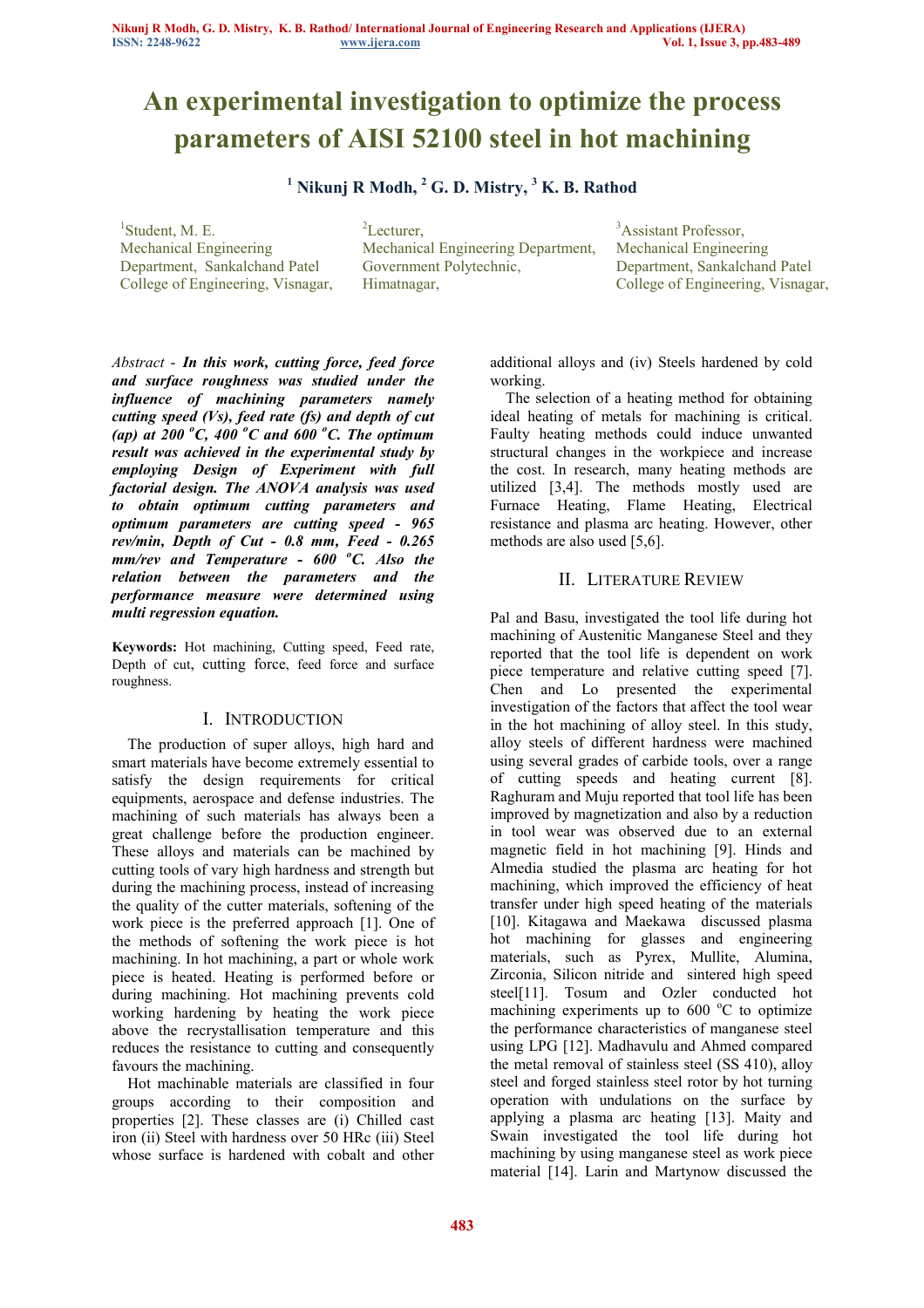method of heating during machining of steel [15]. Ranganathan and Senthilvelan studied the influence of the cutting parameters on 316 stainless steel using analysis of variance (ANOVA).[16]

## III. EXPERIMENTAL DETAILS

The experiment was conducted on an auto feed lathe for hot machining operation of Bearing Steel using a Tungsten Carbide cutting tool. The temperature was controlled by a thermocouple and furnace heating system.



#### **Figure-1 Experimental setup of hot turning of bearing steel**

#### *A. Workpiece material and cutting tool:*

Bearing steel (AISI 52100) is a high-carbon chromium steel, with small quantities of silicon and manganese. Bearing Steel is exceptionally hard and wear-resistant, and is an excellent choice for applications where high operating temperatures is needed. It has a higher dynamic load capacity than 440C stainless steel and is substantially lower in cost. The chemical compositions and physical properties of bearing steel (AISI 52100) are given in Table-1.

Tungsten carbide was used as a cutting tool during the experiment. The mechanical properties of the cutting tool are shown in Table-2.

## *B. Design of Experiment:*

Design of experiments (DoE) method are among the most effective and useful statistical quality control technique to investigate the individual and interaction effects of the process parameters, DoE methods can be an important part of system optimization, yielding definitive system design or redesign recommendations. These methods also involve the activity experimental planning, conducting experiments, and fitting models to the outputs. An essential ingredient in applying DOE methods is the use of experimental design can have a large influence on the accuracy and the construction cost of the approximations. Several experimental design techniques have been used to aid in the selection of appropriate points.

In a factorial design creates  $3<sup>n</sup>$  training data, where n is the number of variables. In these studies, three variables such as cutting speed (Vs), feed rate (fs) and depth of cut (ap) had total of  $3^3 = 27$ experiment runs at a temperature 200  $^{\circ}$ C, 400  $^{\circ}$ C and  $600^{\circ}$ C

The range of process parameters are shown in Table-3.

| <b>Elements</b>                                         | (Carbon) | (Silicon) | Mn    | (manganese) (Chromium) (Sulfur) |       | (Phosphorous) |
|---------------------------------------------------------|----------|-----------|-------|---------------------------------|-------|---------------|
| $\frac{0}{0}$                                           | 1.28     | 0.267     | 0.653 | 1.295                           | 0.017 | 0.023         |
| <b>Density:</b> 7.60 $g/cm3$<br><b>Hardness: 53 HRc</b> |          |           |       |                                 |       |               |

**Table-1 Chemical composition and Physical Properties of Bearing Steel (AISI 52100)** 

| <b>Table-2 Properties of Tungsten Carbide Tool</b> |  |  |  |  |
|----------------------------------------------------|--|--|--|--|
|----------------------------------------------------|--|--|--|--|

| <b>Density</b>        | $15.7$ g/cm <sup>3</sup>   |
|-----------------------|----------------------------|
| Poisson's ratio       | 0.28                       |
| <b>Hardness</b>       | 90 HRc                     |
| <b>Yield strength</b> | 2683 Mpa                   |
| Young's modulus       | 669-696 KN/mm <sup>2</sup> |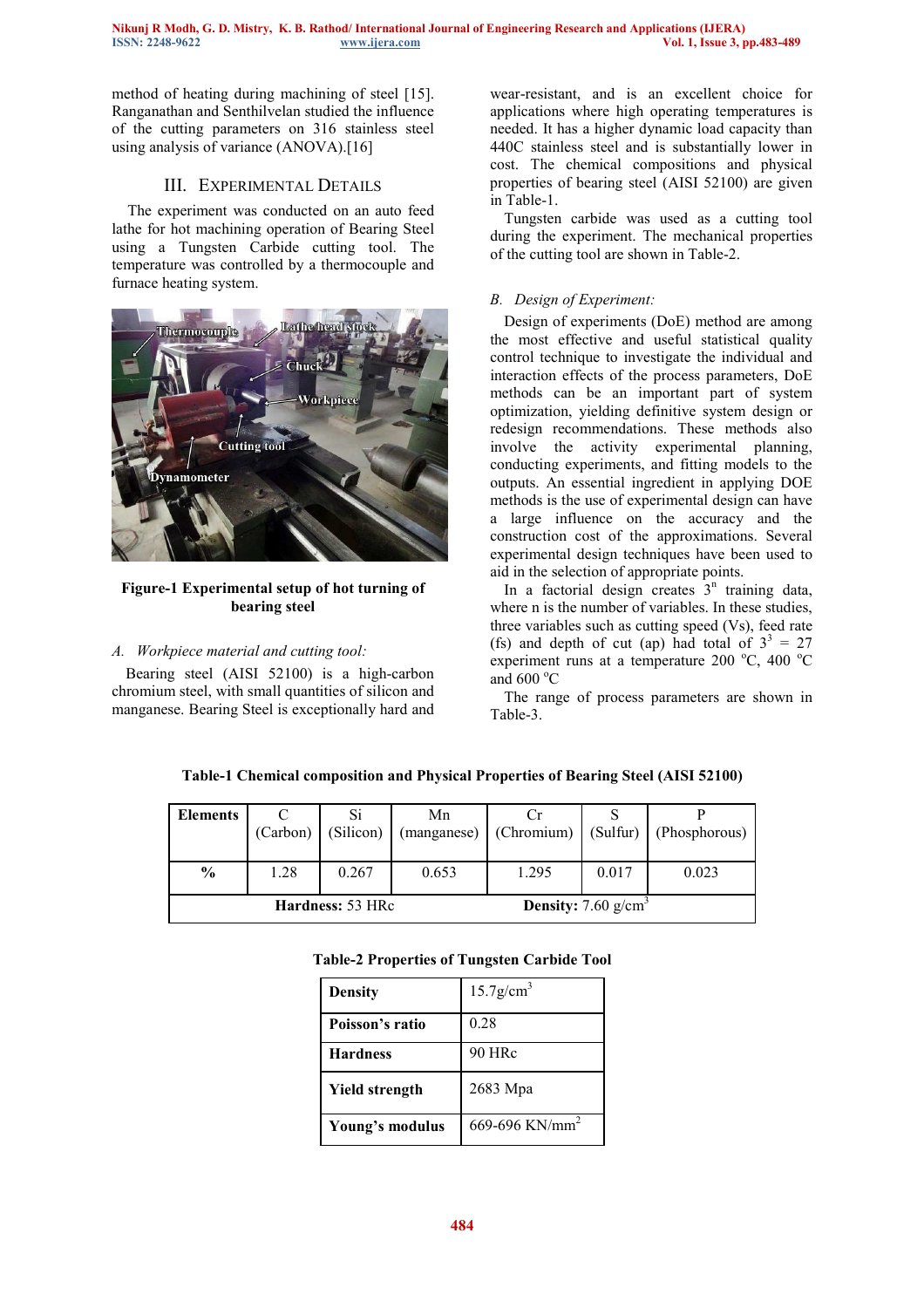| <b>PROCESS</b><br><b>PARAMETERS</b> | LEVEL-1 | LEVEL-2 | LEVEL-3 |  |
|-------------------------------------|---------|---------|---------|--|
| Cutting speed (m/min)               | 25.43   | 58.87   | 90.903  |  |
| Feed (mm/rev)                       | 0.265   | 0.344   | 0.430   |  |
| Temperature $(^0C)$                 | 200     | 400     | 600     |  |

## **Table-3 Process parameters and their levels**

## **Table-4 Result table for Analysis**

| Sr.<br>no.      | Temperature<br>$\rm \tilde{C}^0$ | Cutting<br><b>Speed</b><br>(m/min) | <b>Feed rate</b><br>$(mm$ /rev $)$ | Cutting<br>Force (N) | <b>Feed Force</b><br>(N) | <b>Surface</b><br><b>Roughness</b><br>$(R_a)$ |
|-----------------|----------------------------------|------------------------------------|------------------------------------|----------------------|--------------------------|-----------------------------------------------|
| $\mathbf{1}$    | 200                              | 25.43                              | 0.265                              | 13                   | 20                       | 2.54                                          |
| $\overline{2}$  | 200                              | 25.43                              | 0.344                              | 15                   | $\overline{18}$          | 2.8                                           |
| $\overline{3}$  | 200                              | 25.43                              | 0.43                               | 17                   | 15                       | 3.07                                          |
| $\overline{4}$  | 200                              | 58.87                              | 0.265                              | 12                   | $\overline{18}$          | 2.15                                          |
| 5               | 200                              | 58.87                              | 0.344                              | $\overline{18}$      | $\overline{11}$          | 2.58                                          |
| $\overline{6}$  | 200                              | 58.87                              | 0.43                               | $\overline{22}$      | $\overline{9}$           | 3.42                                          |
| $\overline{7}$  | 200                              | 90.903                             | 0.265                              | $\overline{9}$       | $\overline{16}$          | $\overline{1.62}$                             |
| $\overline{8}$  | 200                              | 90.903                             | 0.344                              | 15                   | $\overline{10}$          | 2.42                                          |
| $\overline{9}$  | 200                              | 90.903                             | 0.43                               | 20                   | 6                        | 3.33                                          |
| 10              | 400                              | 25.43                              | 0.265                              | $\overline{10}$      | $\overline{18}$          | 2.36                                          |
| 11              | 400                              | 25.43                              | 0.344                              | $\overline{15}$      | $\overline{17}$          | 2.49                                          |
| $\overline{12}$ | 400                              | 25.43                              | 0.43                               | $\overline{15}$      | $\overline{15}$          | 2.71                                          |
| $\overline{13}$ | 400                              | 58.87                              | 0.265                              | $\overline{10}$      | $\overline{18}$          | 1.92                                          |
| $\overline{14}$ | 400                              | 58.87                              | 0.344                              | $\overline{13}$      | $\overline{10}$          | 2.39                                          |
| 15              | 400                              | 58.87                              | 0.43                               | 17                   | $\,8\,$                  | 3.05                                          |
| $\overline{16}$ | 400                              | 90.903                             | 0.265                              | $\overline{7}$       | $\overline{13}$          | 1.36                                          |
| 17              | 400                              | 90.903                             | 0.344                              | 12                   | $\overline{8}$           | 1.59                                          |
| $\overline{18}$ | 400                              | 90.903                             | 0.43                               | $\overline{15}$      | $\overline{5}$           | $\frac{1}{2.09}$                              |
| $\overline{19}$ | $\overline{600}$                 | 25.43                              | 0.265                              | $\overline{10}$      | $\overline{18}$          | 1.8                                           |
| 20              | 600                              | 25.43                              | 0.344                              | $\overline{11}$      | $\overline{15}$          | $\frac{1}{2.07}$                              |
| 21              | 600                              | 25.43                              | 0.43                               | $\overline{13}$      | 13                       | 2.5                                           |
| $\overline{22}$ | 600                              | 58.87                              | 0.265                              | $\overline{6}$       | $\overline{13}$          | 1.67                                          |
| $\overline{23}$ | $\overline{600}$                 | 58.87                              | 0.344                              | $\overline{10}$      | $\overline{8}$           | 1.69                                          |
| 24              | 600                              | 58.87                              | 0.43                               | 15                   | $\overline{6}$           | 1.74                                          |
| $\overline{25}$ | $\overline{600}$                 | 90.903                             | 0.265                              | 5                    | $\overline{11}$          | 1.24                                          |
| 26              | 600                              | 90.903                             | 0.344                              | $\overline{8}$       | $\overline{5}$           | 1.34                                          |
| 27              | 600                              | 90.903                             | 0.43                               | $\overline{12}$      | $\overline{2}$           | 1.44                                          |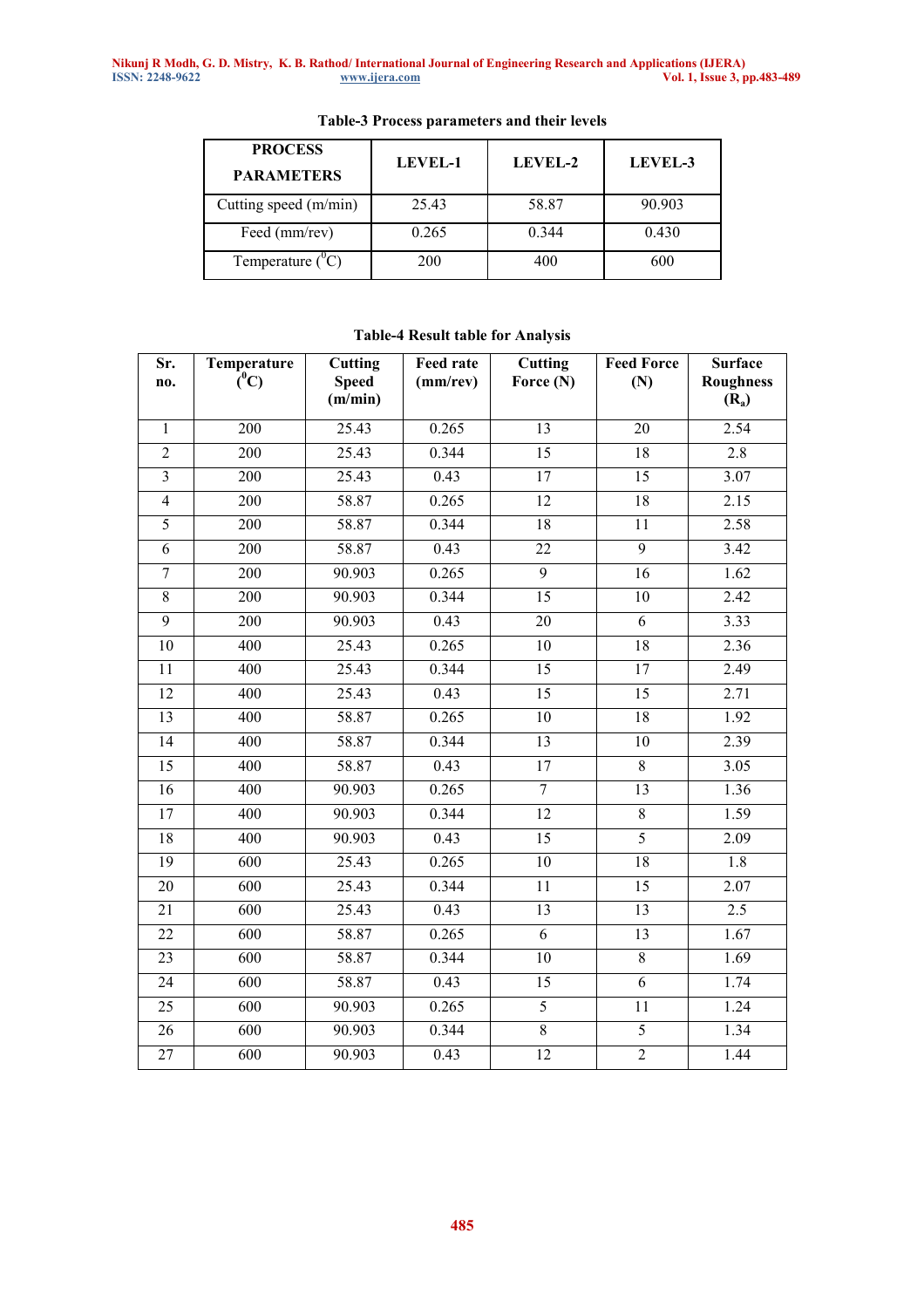| Source of<br>variation | d.o.f | Sum of squares | Variance<br>(mean square) v | Variance ratio F | Percent<br>contribution |
|------------------------|-------|----------------|-----------------------------|------------------|-------------------------|
| Temperature            |       | 144.67         | 72.33                       | 32.23            | 32.68                   |
| <b>Cutting Speed</b>   |       | 24.89          | 12.44                       | 5.54             | 5.62                    |
| Feed Rate              |       | 228.22         | 114.11                      | 50.84            | 51.56                   |
| Error(e)               | 20    | 44.89          | 2.24                        |                  | 10.14                   |
| Total                  | 26    | 442.67         |                             |                  |                         |

# **Table-5 Results of ANOVA for Cutting Force**

## **Table-6 Results of ANOVA for Feed Force**

| Source of<br>variation | d.o.f | Sum of squares | Variance<br>(mean square) v | Variance ratio | Percent<br>contribution |
|------------------------|-------|----------------|-----------------------------|----------------|-------------------------|
| Temperature            |       | 58.74          | 29.37                       | 15.52          | 9.01                    |
| <b>Cutting Speed</b>   |       | 305.85         | 152.93                      | 80.80          | 46.92                   |
| Feed Rate              |       | 249.41         | 124.70                      | 65.89          | 38.26                   |
| Error(e)               | 20    | 37.85          | 1.89                        |                | 5.81                    |
| Total                  | 26    | 651.85         |                             |                |                         |

## **Table-6 Results of ANOVA for Surface Roughness**

| Source of<br>variation | d.o.f | Sum of squares | Variance<br>(mean square) v | Variance ratio F | Percent<br>contribution |
|------------------------|-------|----------------|-----------------------------|------------------|-------------------------|
| Temperature            |       | 3.96           | 1.98                        | 25.49            | 39.29                   |
| <b>Cutting Speed</b>   |       | 2.05           | 1.03                        | 13.20            | 20.34                   |
| Feed Rate              |       | 2.52           | 1.26                        | 16.19            | 24.95                   |
| Error(e)               | 20    | 1.55           | 0.08                        |                  | 15.42                   |
| Total                  | 26    | 10.08          |                             |                  |                         |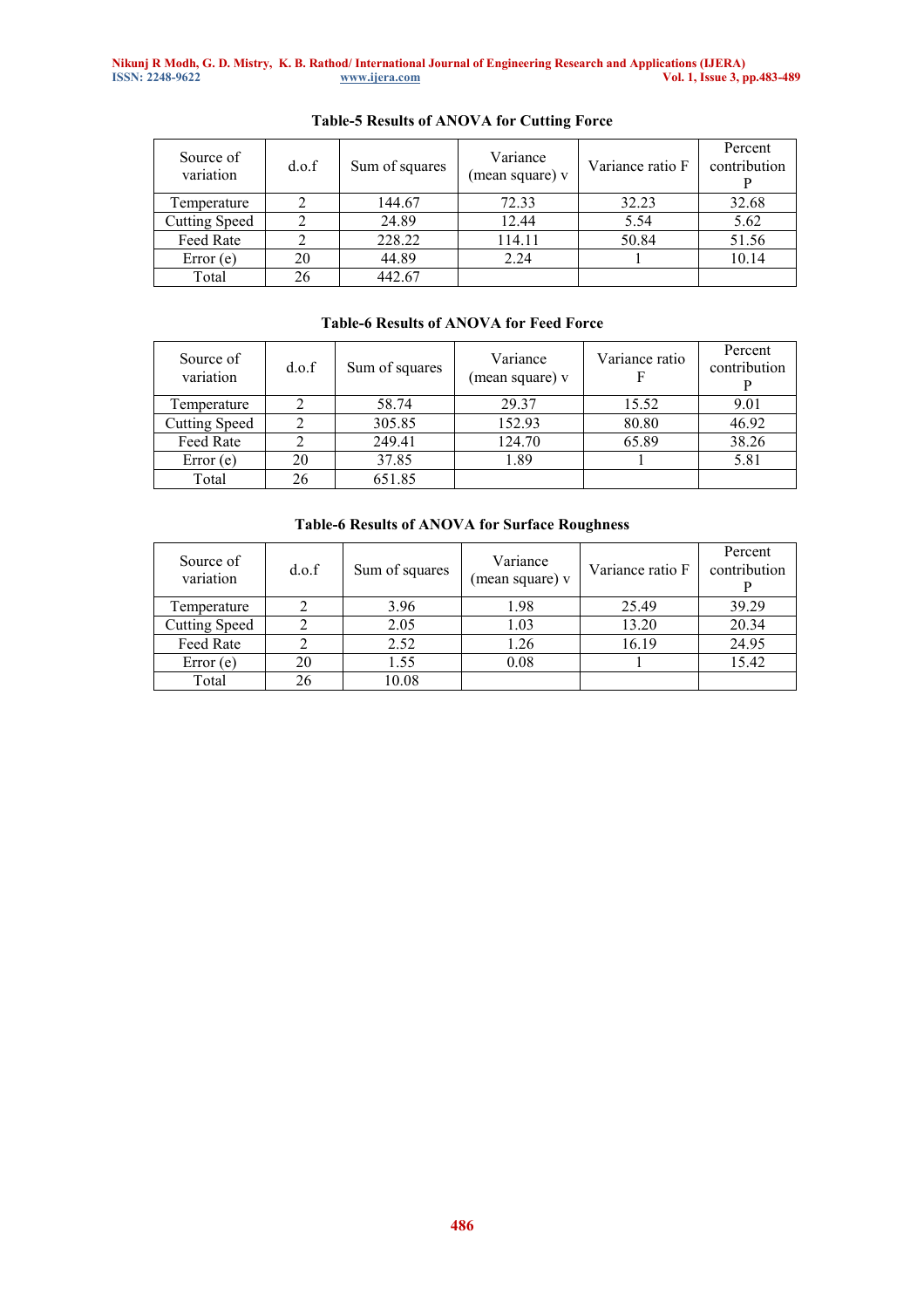## IV. RESULTS AND DISCUSSION

#### *A. Effect on Cutting Force:*



#### **Figure-2 Main effect plot: average for Cutting Force**

Figure-2 shows the main effect plot of Cutting Force at different parameters like cutting speed, feed rate and temperature in hot machining process of bearing steel.

From the figure-2, it can be seen that minimum cutting force obtained is at cutting speed of 90.903 m/min, feed rate of 0.265 mm/rev and temperature  $600\text{ °C}$ 



**Figure-3 Interaction plot: average for Cutting Force** 

Figure-3 shows the interaction among temperature, cutting speed and feed rate. The minimum cutting force is achieved when temperature is  $600^{\circ}$ C, cutting speed is 90.903 m/min and feed rate is 0.265 mm/rev.

Table-5 shows the percentage contribution of process parameters for cutting force and it is seen that except cutting speed, all parameters are significant.

#### *B. Effect on Feed Force:*



#### **Figure-4 Main effect plot: average for Feed Force**

Figure-4 shows the main effect plot of Feed Force at different parameters like cutting speed, feed rate and temperature in hot machining process of bearing steel.

From the figure, it can be seen that minimum feed force obtained is at cutting speed of 90.903 m/min, feed rate of 0.430 mm/rev and temperature  $600 \degree C$ .



## **Figure-5 Interaction plot: average for Feed Force**

Figure-5 shows the interaction among temperature, cutting speed and feed rate. It can be concluded that the minimum feed force is achieved when temperature is 600 0C, cutting speed is 90.903 m/min and feed rate is 0.430 mm/rev.

Table-6 shows the percentage contribution of process parameters for feed force and it is seen that except temperature, all parameters are significant.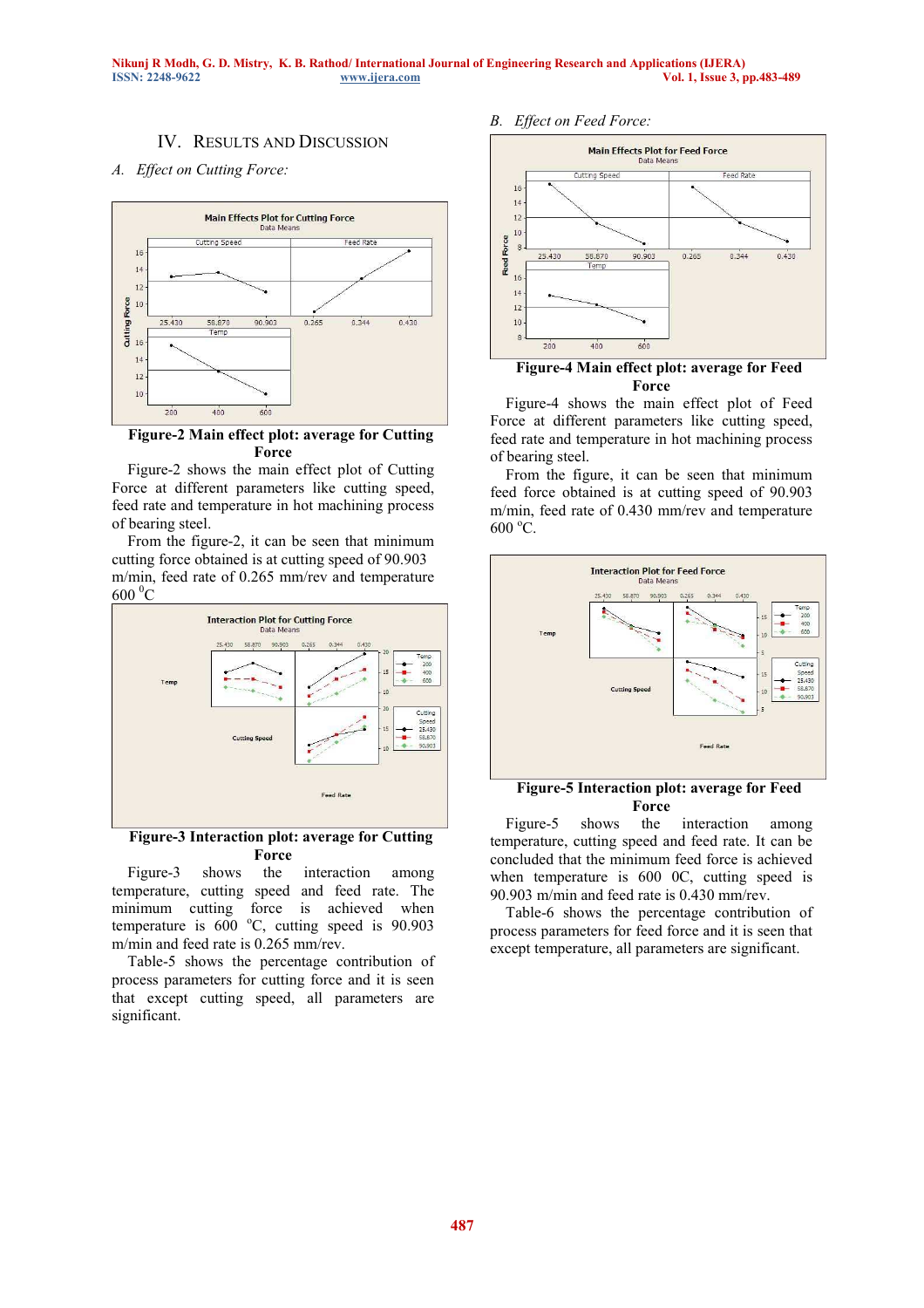#### *C. Effect on Surface Roughness:*



## **Figure-6 Main effect plot: average for Cutting Force**

Figure-6 shows the main effect plot of Cutting Force at different parameters like cutting speed, feed rate and temperature in hot machining process of bearing steel.

From the figure, it can be seen that minimum cutting force obtained is at cutting speed of 90.903 m/min, feed rate of 0.265 mm/rev and temperature 600 0C



#### **Figure-7 Interaction plot: average for Surface Roughness**

Figure-7 shows the interaction among temperature, cutting speed and feed rate. It can be concluded that the minimum surface roughness is achieved when temperature is  $600\degree C$ , cutting speed is 90.903 m/min and feed rate is 0.265 mm/rev.

Table-7 shows the percentage contribution of process parameters for surface roughness and it is seen that all the parameters are significant.

#### V. MULTIPLE REGRESSION EQUATIONS

 The relationship between the factors and performance measures were modeled by multiple regressions. The regression equations obtained were as follows:

Cutting Force =  $5.08 - 0.0147$  Temp -  $0.0178$  Vs + 42.7 fs

Feed Force = 37.1 - 0.00820 Temp - 0.117 Vs - 42.2 fs

Surface Roughness =  $1.96 - 0.00240$  Temp - $0.00845$  Vs + 4.96 fs

 These equations give the expected values of the cutting force, feed force and surface roughness for any combination of factor level given that the levels are within the ranges in Table-2.

#### VI. CONCLUSION

After completing the experiments and analysis, the following conclusions were derived.

- Hot machining process gives good surface finish at high cutting speed, high temperature and low feed rate and it is also beneficial in terms of low cutting force and feed force.
- Optimum results are achieved when Cutting speed is 965 rev/min, Depth of Cut is 0.8 mm, Feed is 0.265 mm/rev and Temperature is  $600 °C$
- During hot machining, the change of the workpiece surface color was also observed at temperature of  $600^{\circ}$ C

#### **REFERENCES**

- [1] T. Kitagawa, K. Meakawa, A. Kubo, Plasma hot machining for high hardness metals, Bull. J. Sot. of Prec. Eng. , 1988, pp. 145–151.
- [2] K. Nakayama, M. Arai, T. Kanda, Machining characteristics of hard metals, Annals of the CIRP, 1988, pp. 89–92.
- [3] G. Barrow, Machining of high strength metals at elevated temperature using electric current heating, Annals of the CIRP 14, 1966, pp. 145–151.
- [4] T. Kitagawa, K. Meakawa, Plasma hot machining for new engineering materials, Wear 139, 1990, pp. 251–267.
- [5] P.N. Mutherrjee, S.K. Basu, Statistical evaluation of metal-cutting parameters in hot machining, International Journal of Preproduction Res., 1974, pp. 21–36.
- [6] V. Roughuram, M.K. Mujo, Improving tool life by magnetisation in hot machining, Mach. Tool. Des. Res., 1980, pp. 87–96.
- [7] D.K. Pal, S.K. Basu. 1971. Hot machining of austenitic manganese steel by shaping. International Journal of Machine Tool Design. 11: 45-61.
- [8] N.N.S Chen, K.C. Lo. 1974. Factors affecting tool life in hot machining of alloy steels. International Journal of Machine Tool Design. 14: 161-17 V. Raguram, M.K. Muju. 1981. Improving tool life by magnetization in hot turning machining. International Journal of Machine Tool and Manufacture. 20: 87-96.
- [9] B.K. Hinds, S.M. DE Almedia. 1981. Plasma arc heating for hot machining. International Journal of Machine Tool Design. 21: 143-152.
- [10] T. Kitagaea, K. Maekawa. 1990. Plasma hot machining for new engineering materials. Wear. 139: 251-267.
- [11] N. Tosum, L. Ozler. 2004. Optimisation for hot turning operations with multiple performance characteristics. Advanced Manufacturing Technology. 23: 777-782.
- [12] G. Madhavelu, B. Ahemd. 1994. Hot machining process for improved metal removal rates in turning operations. Journal of Material Processing Technology. 44(3-4): 199- 206.